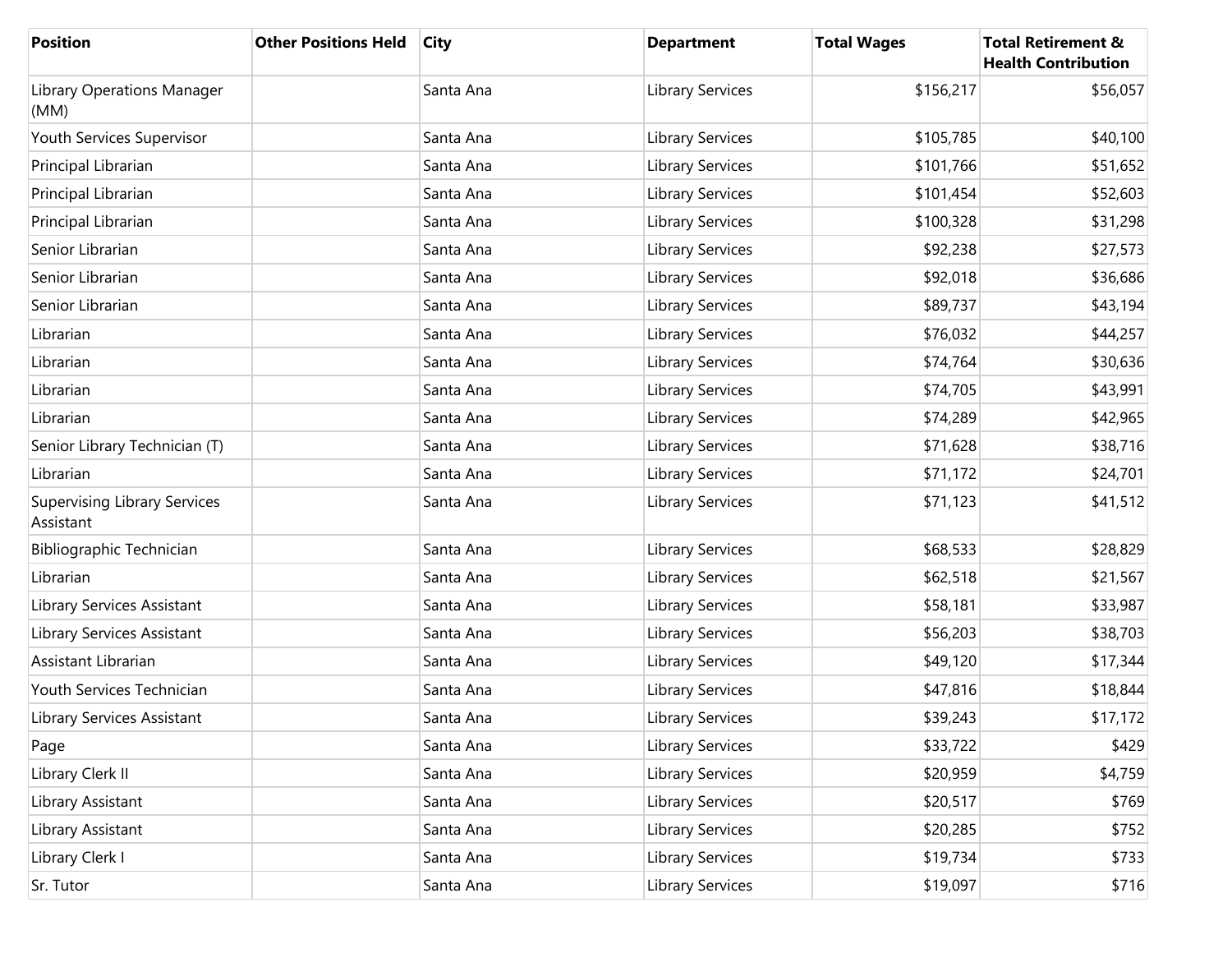| Library Assistant     | Santa Ana | Library Services | \$18,924 | \$704   |
|-----------------------|-----------|------------------|----------|---------|
| Sr. Library Assistant | Santa Ana | Library Services | \$18,541 | \$695   |
| Library Assistant     | Santa Ana | Library Services | \$17,687 | \$663   |
| Library Assistant     | Santa Ana | Library Services | \$17,067 | \$633   |
| Library Assistant     | Santa Ana | Library Services | \$16,626 | \$623   |
| Program Coordinator   | Santa Ana | Library Services | \$16,568 | \$621   |
| Library Assistant     | Santa Ana | Library Services | \$16,083 | \$596   |
| Library Assistant     | Santa Ana | Library Services | \$15,145 | \$568   |
| Library Assistant     | Santa Ana | Library Services | \$14,835 | \$556   |
| Library Clerk I       | Santa Ana | Library Services | \$14,826 | \$556   |
| Library Assistant     | Santa Ana | Library Services | \$14,755 | \$547   |
| Sr. Tutor             | Santa Ana | Library Services | \$14,342 | \$538   |
| Sr. Tutor             | Santa Ana | Library Services | \$14,315 | \$537   |
| Library Clerk I       | Santa Ana | Library Services | \$14,239 | \$534   |
| Library Assistant     | Santa Ana | Library Services | \$14,196 | \$528   |
| Library Assistant     | Santa Ana | Library Services | \$14,192 | \$3,090 |
| Tutor                 | Santa Ana | Library Services | \$14,168 | \$531   |
| Tutor                 | Santa Ana | Library Services | \$14,033 | \$526   |
| Sr. Tutor             | Santa Ana | Library Services | \$13,771 | \$516   |
| Tutor                 | Santa Ana | Library Services | \$13,647 | \$512   |
| Sr. Tutor             | Santa Ana | Library Services | \$13,607 | \$510   |
| Library Clerk I       | Santa Ana | Library Services | \$12,501 | \$446   |
| Sr. Tutor             | Santa Ana | Library Services | \$12,314 | \$462   |
| Library Clerk I       | Santa Ana | Library Services | \$12,095 | \$454   |
| Tutor                 | Santa Ana | Library Services | \$12,088 | \$2,739 |
| Library Clerk I       | Santa Ana | Library Services | \$11,801 | \$443   |
| Tutor                 | Santa Ana | Library Services | \$11,714 | \$439   |
| Tutor                 | Santa Ana | Library Services | \$11,450 | \$429   |
| Tutor                 | Santa Ana | Library Services | \$11,297 | \$424   |
| Tutor                 | Santa Ana | Library Services | \$10,979 | \$412   |
| Tutor                 | Santa Ana | Library Services | \$10,950 | \$411   |
| Library Clerk I       | Santa Ana | Library Services | \$10,881 | \$408   |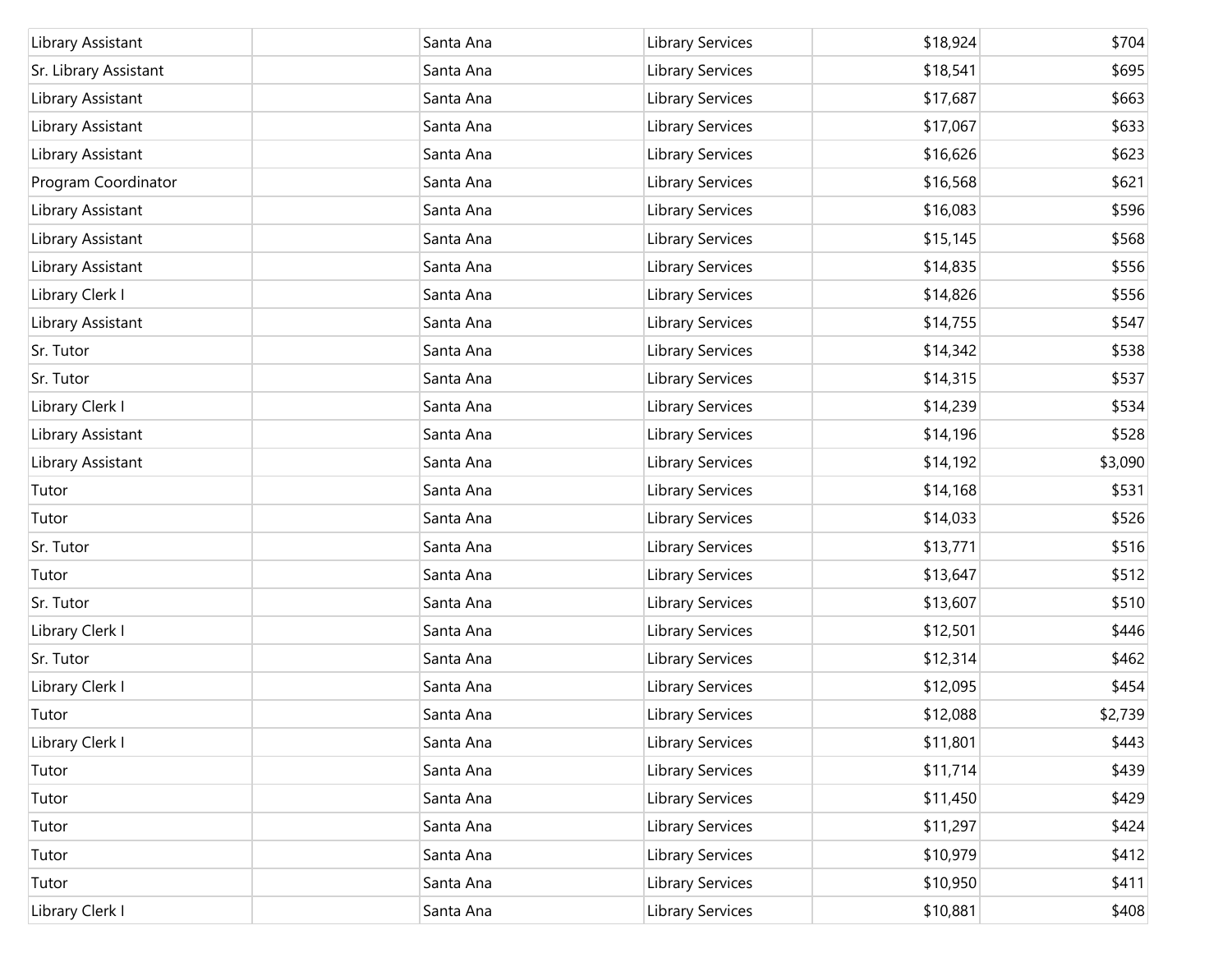| Sr. Tutor             | Santa Ana | Library Services        | \$10,809 | \$401   |
|-----------------------|-----------|-------------------------|----------|---------|
| Library Assistant     | Santa Ana | Library Services        | \$10,723 | \$402   |
| Tutor                 | Santa Ana | Library Services        | \$10,664 | \$400   |
| Administrative Intern | Santa Ana | Library Services        | \$10,660 | \$400   |
| Tutor                 | Santa Ana | Library Services        | \$10,652 | \$399   |
| Library Clerk I       | Santa Ana | Library Services        | \$10,465 | \$392   |
| Page                  | Santa Ana | Library Services        | \$10,372 | \$389   |
| Tutor                 | Santa Ana | Library Services        | \$10,229 | \$2,411 |
| Tutor                 | Santa Ana | Library Services        | \$10,192 | \$378   |
| Library Clerk I       | Santa Ana | Library Services        | \$10,187 | \$382   |
| Sr. Tutor             | Santa Ana | Library Services        | \$10,098 | \$379   |
| Tutor                 | Santa Ana | Library Services        | \$10,053 | \$373   |
| Page                  | Santa Ana | Library Services        | \$9,978  | \$373   |
| Library Clerk I       | Santa Ana | Library Services        | \$9,929  | \$372   |
| Page                  | Santa Ana | Library Services        | \$9,928  | \$372   |
| Page                  | Santa Ana | Library Services        | \$9,886  | \$371   |
| Tutor                 | Santa Ana | Library Services        | \$9,589  | \$360   |
| Library Clerk I       | Santa Ana | Library Services        | \$9,589  | \$360   |
| Tutor                 | Santa Ana | Library Services        | \$9,489  | \$356   |
| Library Clerk I       | Santa Ana | Library Services        | \$9,423  | \$353   |
| Tutor                 | Santa Ana | Library Services        | \$9,185  | \$344   |
| Sr. Tutor             | Santa Ana | Library Services        | \$9,167  | \$344   |
| Library Clerk I       | Santa Ana | Library Services        | \$9,070  | \$340   |
| Sr. Tutor             | Santa Ana | Library Services        | \$9,049  | \$335   |
| Sr. Tutor             | Santa Ana | <b>Library Services</b> | \$8,976  | \$333   |
| Page                  | Santa Ana | Library Services        | \$8,960  | \$336   |
| Library Clerk I       | Santa Ana | Library Services        | \$8,767  | \$329   |
| Sr. Tutor             | Santa Ana | Library Services        | \$8,632  | \$320   |
| Library Clerk I       | Santa Ana | Library Services        | \$8,585  | \$322   |
| Tutor                 | Santa Ana | Library Services        | \$8,500  | \$319   |
| Tutor                 | Santa Ana | Library Services        | \$8,419  | \$313   |
| Tutor                 | Santa Ana | Library Services        | \$8,273  | \$310   |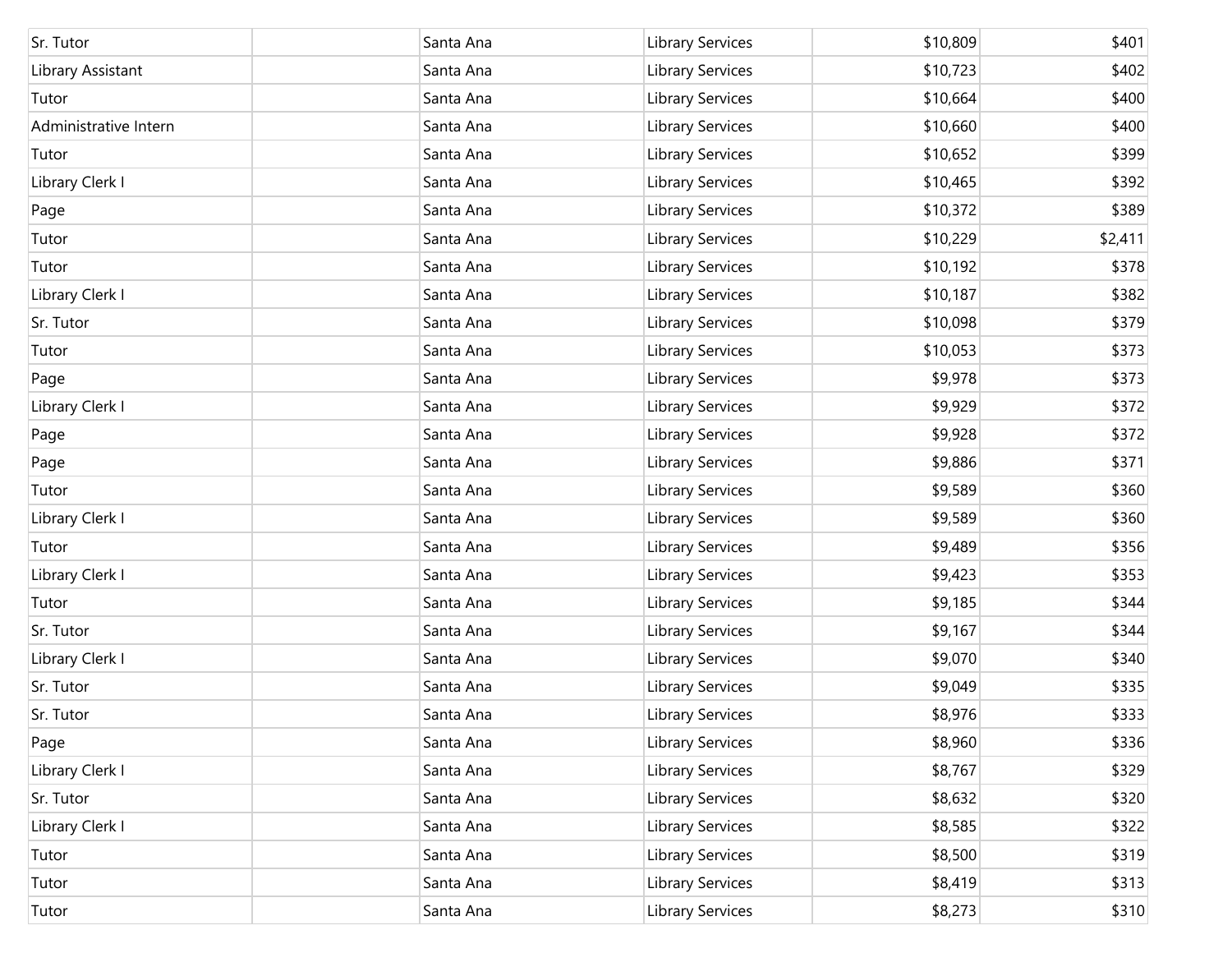| Library Clerk I           | Santa Ana | Library Services        | \$8,091 | \$303 |
|---------------------------|-----------|-------------------------|---------|-------|
| Administrative Intern     | Santa Ana | Library Services        | \$7,968 | \$299 |
| Library Clerk I           | Santa Ana | Library Services        | \$7,890 | \$296 |
| Tutor                     | Santa Ana | Library Services        | \$7,838 | \$294 |
| Tutor                     | Santa Ana | Library Services        | \$7,754 | \$288 |
| Tutor                     | Santa Ana | Library Services        | \$7,539 | \$265 |
| Tutor                     | Santa Ana | Library Services        | \$7,433 | \$279 |
| Sr. Administrative Intern | Santa Ana | Library Services        | \$7,413 | \$281 |
| Page                      | Santa Ana | Library Services        | \$7,345 | \$275 |
| Administrative Intern     | Santa Ana | Library Services        | \$7,326 | \$275 |
| Tutor                     | Santa Ana | Library Services        | \$7,291 | \$273 |
| Student Intern            | Santa Ana | Library Services        | \$6,992 | \$262 |
| Tutor                     | Santa Ana | <b>Library Services</b> | \$6,802 | \$255 |
| Administrative Intern     | Santa Ana | Library Services        | \$6,410 | \$240 |
| Page                      | Santa Ana | Library Services        | \$6,316 | \$237 |
| Sr. Tutor                 | Santa Ana | Library Services        | \$6,084 | \$224 |
| Administrative Intern     | Santa Ana | Library Services        | \$5,880 | \$219 |
| Sr. Tutor                 | Santa Ana | Library Services        | \$5,649 | \$212 |
| Tutor                     | Santa Ana | Library Services        | \$5,590 | \$210 |
| Sr. Tutor                 | Santa Ana | Library Services        | \$5,114 | \$192 |
| Page                      | Santa Ana | Library Services        | \$5,095 | \$188 |
| Administrative Intern     | Santa Ana | Library Services        | \$4,688 | \$176 |
| Page                      | Santa Ana | Library Services        | \$4,676 | \$172 |
| Page                      | Santa Ana | Library Services        | \$4,637 | \$171 |
| Tutor                     | Santa Ana | Library Services        | \$4,623 | \$173 |
| Sr. Tutor                 | Santa Ana | Library Services        | \$4,514 | \$169 |
| Tutor                     | Santa Ana | Library Services        | \$4,411 | \$165 |
| Tutor                     | Santa Ana | Library Services        | \$4,360 | \$163 |
| Tutor                     | Santa Ana | Library Services        | \$4,357 | \$163 |
| Tutor                     | Santa Ana | Library Services        | \$4,084 | \$153 |
| Page                      | Santa Ana | Library Services        | \$3,941 | \$148 |
| Tutor                     | Santa Ana | Library Services        | \$3,883 | \$146 |